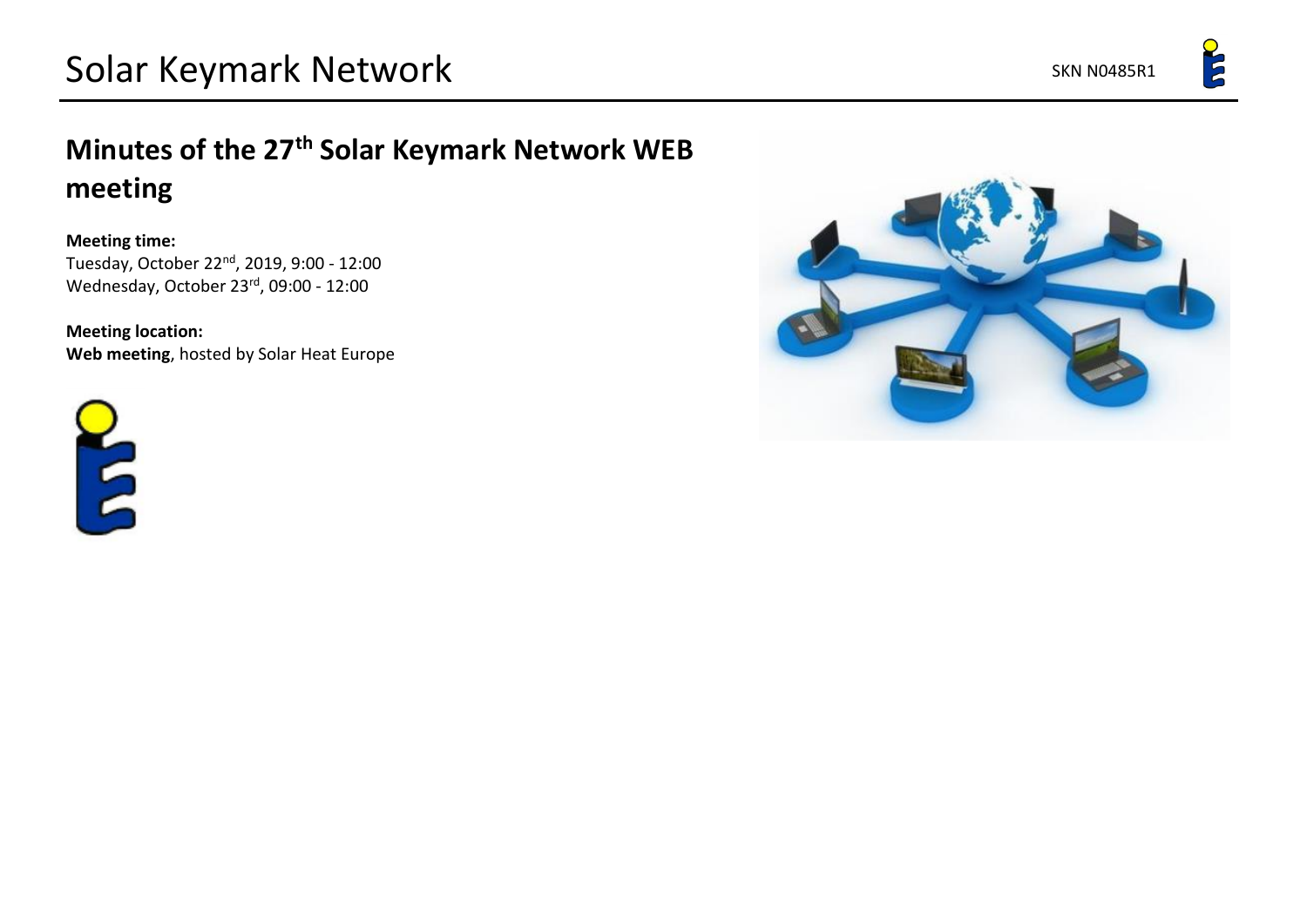|   | Welcome to the 27th Solar Keymark Network (SKN) meeting.                                                                                                                                                                                                                          |
|---|-----------------------------------------------------------------------------------------------------------------------------------------------------------------------------------------------------------------------------------------------------------------------------------|
|   | Thanks to SHE/ESTIF for organising, managing and hosting the web meeting and online voting.                                                                                                                                                                                       |
|   | The agenda of this meeting is "SKN-N0470R1_Agenda27_web" (sent out on 8th October 2019) - slight modifications were proposed and unanimusly accepted in<br>terms of the sequence of specific Items.                                                                               |
|   | Applicable Internal Regulations (IR) for this SKN meeting is: "SKN_N0102R19_InternalRegulations", approved by the SKN on 2018-10-23.<br>$\bullet$                                                                                                                                 |
|   | Applicable Sheme Rules (SRs) for this SKN meeting is "SKN N0444R1 SK Scheme Rules", valid from 2019-03-07                                                                                                                                                                         |
|   | <b>Reminder: Resolution and Decision</b>                                                                                                                                                                                                                                          |
|   | Resolutions are decisions to be implemented in the Solar Keymark (SK) specific Scheme Rules (SR) (document SKN_N0444RX) and the SKN IR (document<br>SKN_N0102RX).                                                                                                                 |
|   | Modifications of the SR (incl. Annexes) must be approved by the Keymark Management Organisation KMO (DIN CERTCO). This procedure may take maximum 4<br>weeks (thus: max 2 weeks for the submission to KMO + max 2 weeks for KMO feedback).                                        |
|   | Modifications of the IR need no external approval and enter into force upon approval of the resolution by the SKN.                                                                                                                                                                |
|   | Decisions concern any other decisions of the SKN (e.g. formation of a WG, financial issues, elections, etc.).                                                                                                                                                                     |
|   | Decisions are included in the latest version of the SK Decision list (document SKN_N0100RX) and enter into force upon approval of the Decision by the SKN.                                                                                                                        |
|   | <b>Reminder: Voting Rules</b>                                                                                                                                                                                                                                                     |
|   | According to "SKN_N0102R19_InternalRegulations" § 8.3:                                                                                                                                                                                                                            |
| 1 | "For any decision, a simple majority of all the voters plus a simple majority of the peer groups (50 % majority within peer group) is required.                                                                                                                                   |
|   | Changing the SK Internal Regulations requires a positive vote of a 2/3 majority of all the voters and in all peer groups a positive vote of a 2/3 majority of the peer<br>groups.                                                                                                 |
|   | Proposals for changing the SK Scheme Rules require a 2/3 majority of all voters.                                                                                                                                                                                                  |
|   | In all other issues of the agenda, a simple majority of the votes is necessary to make a decision.                                                                                                                                                                                |
|   | A 2/3 majority of any peer group can claim to postpone a decision to the next SN meeting.                                                                                                                                                                                         |
|   | A 2/3 majority of the votes of a peer group can veto a decision. Abstentions are not counted."                                                                                                                                                                                    |
|   | Peer Groups (PGs) as defined in "SKN_N0102R19_InternalRegulations" §8.2 are: A: Certification Bodies (CBs), B: Test Labs (TLs) and Inspection Bodies (IBs), C:<br>Industry.                                                                                                       |
|   | According to "SKN N0449R1 26th-Meeting-Minutes Stockholm" was intended to be checked the need or/and modification of "SKN N0426R1 NonCompetition"                                                                                                                                 |
|   | for SKN. The issue is postponed for the next meeting. "SKN_N0426R1_NonCompetition" is applicable for this meeting. Andreas Bohren (AB) stressed that off-the-<br>record conversation is strictly prohibited and that pricing policies and fees are out of scope of this document. |
|   | Documents:                                                                                                                                                                                                                                                                        |
|   | SKN N0470R1 Agenda27 web                                                                                                                                                                                                                                                          |
|   | <b>SKN N0102R19 InternalRegulations</b>                                                                                                                                                                                                                                           |
|   | SKN N0449R0_26th Meeting DraftMinutes Stockholm                                                                                                                                                                                                                                   |
|   | <b>SKN N0426R1 NonCompetition</b>                                                                                                                                                                                                                                                 |
|   | Participation in the meeting                                                                                                                                                                                                                                                      |
| 2 | There are 19 listed TLs / IBs. Present in the meeting: 18. Not present in the meeting: 1 (TUV Rheinland /CN)<br>$\blacksquare$                                                                                                                                                    |

**Opening of the meeting /AB**

- There are 12 listed CBs. Present in the meeting: **10**. Not present in the meeting: **2 (CERTIF/PT, MIRTEC /GR**)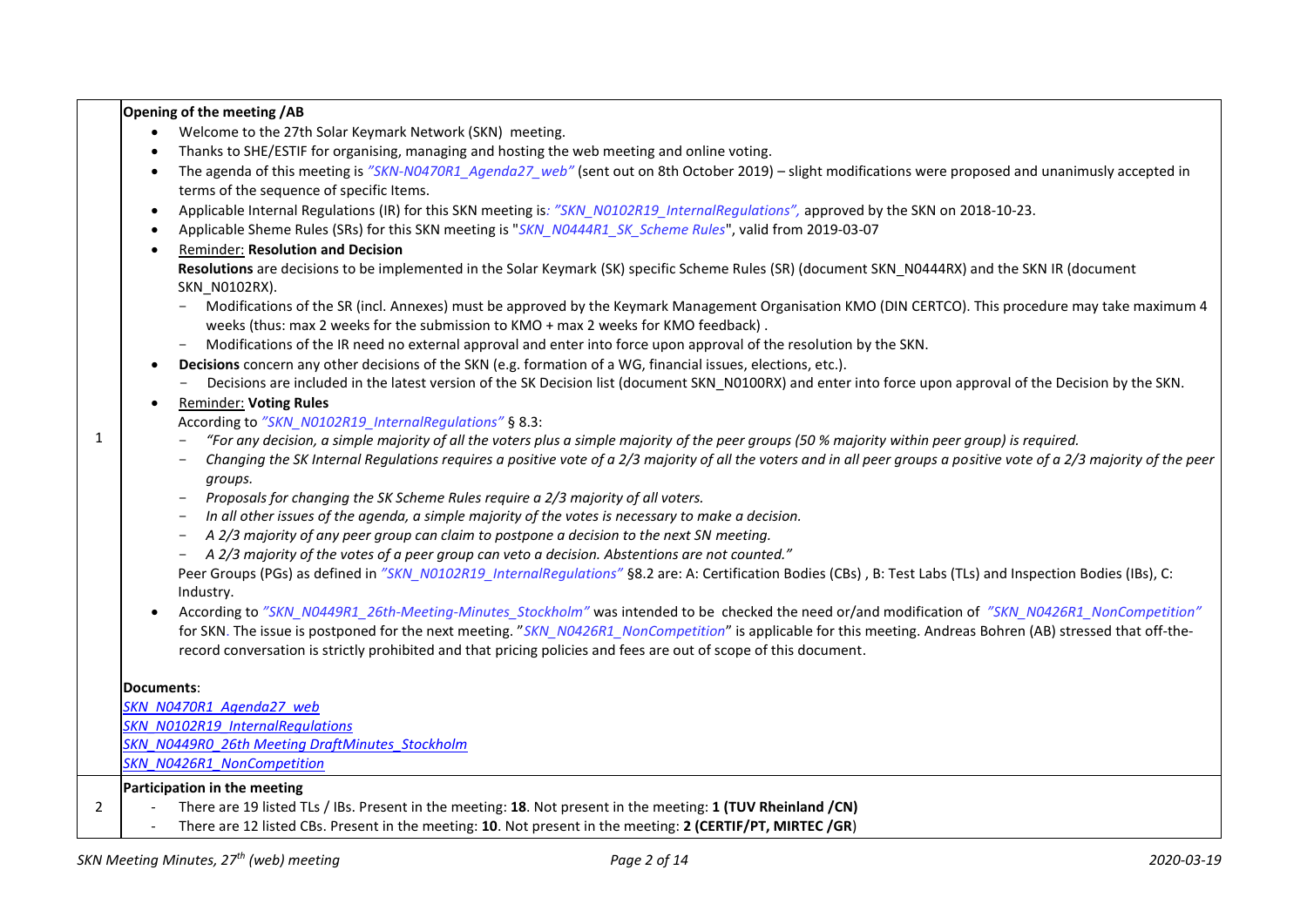|   | Industry and national associations representatives: 6                                                                                                                                                                                                                                                                                                                                                                                                                                                                                                                                                                                                                                                                                                                                                                                                                                                                                                                                                                                                                                                                                                                                                                                                                                                                                                   |  |  |  |  |  |
|---|---------------------------------------------------------------------------------------------------------------------------------------------------------------------------------------------------------------------------------------------------------------------------------------------------------------------------------------------------------------------------------------------------------------------------------------------------------------------------------------------------------------------------------------------------------------------------------------------------------------------------------------------------------------------------------------------------------------------------------------------------------------------------------------------------------------------------------------------------------------------------------------------------------------------------------------------------------------------------------------------------------------------------------------------------------------------------------------------------------------------------------------------------------------------------------------------------------------------------------------------------------------------------------------------------------------------------------------------------------|--|--|--|--|--|
|   | Important: An obligatory member should participate in not less than 75% of meeting votings, in order to be considered as "participant".<br>SKN Chairman, SKN Manager and SKN Secretary have no voting rights<br>Considering the above the voting requirements for this meeting were fulfilled.<br>Vassiliki Drosou (VD) will send a relevant letter to the obligatory members that didn't participate in the meeting.                                                                                                                                                                                                                                                                                                                                                                                                                                                                                                                                                                                                                                                                                                                                                                                                                                                                                                                                   |  |  |  |  |  |
| 3 | Introduction of participants /All<br>No participant introduction was performed in order to save time<br>The list of attendees can be found at the end of the minutes - the list of attendees was elaborated based on the information given by the participants upon their<br>subscription for the meeting and the data of SKN 480RO_SKN27_Voting-Final.<br>Document:<br><b>SKN N0480R0 SKN27 Voting-Final</b>                                                                                                                                                                                                                                                                                                                                                                                                                                                                                                                                                                                                                                                                                                                                                                                                                                                                                                                                           |  |  |  |  |  |
| 4 | Approval of the agenda /All<br>Agenda was approved, without voting. No objections from the Network.<br>Document:<br>SKN N0470R1 Agenda27 web                                                                                                                                                                                                                                                                                                                                                                                                                                                                                                                                                                                                                                                                                                                                                                                                                                                                                                                                                                                                                                                                                                                                                                                                            |  |  |  |  |  |
| 5 | Comments to the minutes of the 26 <sup>th</sup> SKN meeting /VD<br>Two comment were received for SKN_N0449R0_26th Meeting Draft Minutes_Stockholm<br>Maria João Carvalho (on 2019-04-23), suggested to clarify which PG corresponds A, B and C.<br>Action: At the end of the minutes was added: "Categories of participants: A:CB, B:Test Lab & Inspection bodies, C: Industrial representatives"<br>Thomas Althaus (on 2019-04-16) e-mailed that "Minutes do not reflect the discussion and votes in Item 15 on the agenda. According to my notes, there was first a vote<br>2.<br>on the proposal, but it was rejected. Only then did the discussion and vote take place as described.I would therefore ask that the first vote be recorded in the Minutes.<br>Action: In Item 15 of the minutes was added: "For this Item a first vote was initiated but was stopped in the middle and restarted just after. A discussion took place<br>between the first opening of the vote and the actual vote. The voting result represents the outcome of the final vote."<br>Considering these two changes the new version R1 of the minutes SKN N0449R1 26th Meeting Draft Minutes Stockholm, was available. A voting took place in order to<br>approve it.<br>M27.D1 Proposal for Decision:<br>SKN N0449R1 26th Meeting Draft Minutes Stockholm is approved" |  |  |  |  |  |
|   | Voting result:<br>PG-A: 8 Yes 0 No 0 Abstentions (100%)<br>PG-B: 16 Yes 0 No 0 Abstention (100%)<br>PG-C: 5 Yes 0 No 0 Abstention (100%)<br>Total: 29 Yes 0 No 0 Abstention (100%)<br>All voting requirements for decisions are fulfilled: The decision is approved by the SKN.                                                                                                                                                                                                                                                                                                                                                                                                                                                                                                                                                                                                                                                                                                                                                                                                                                                                                                                                                                                                                                                                         |  |  |  |  |  |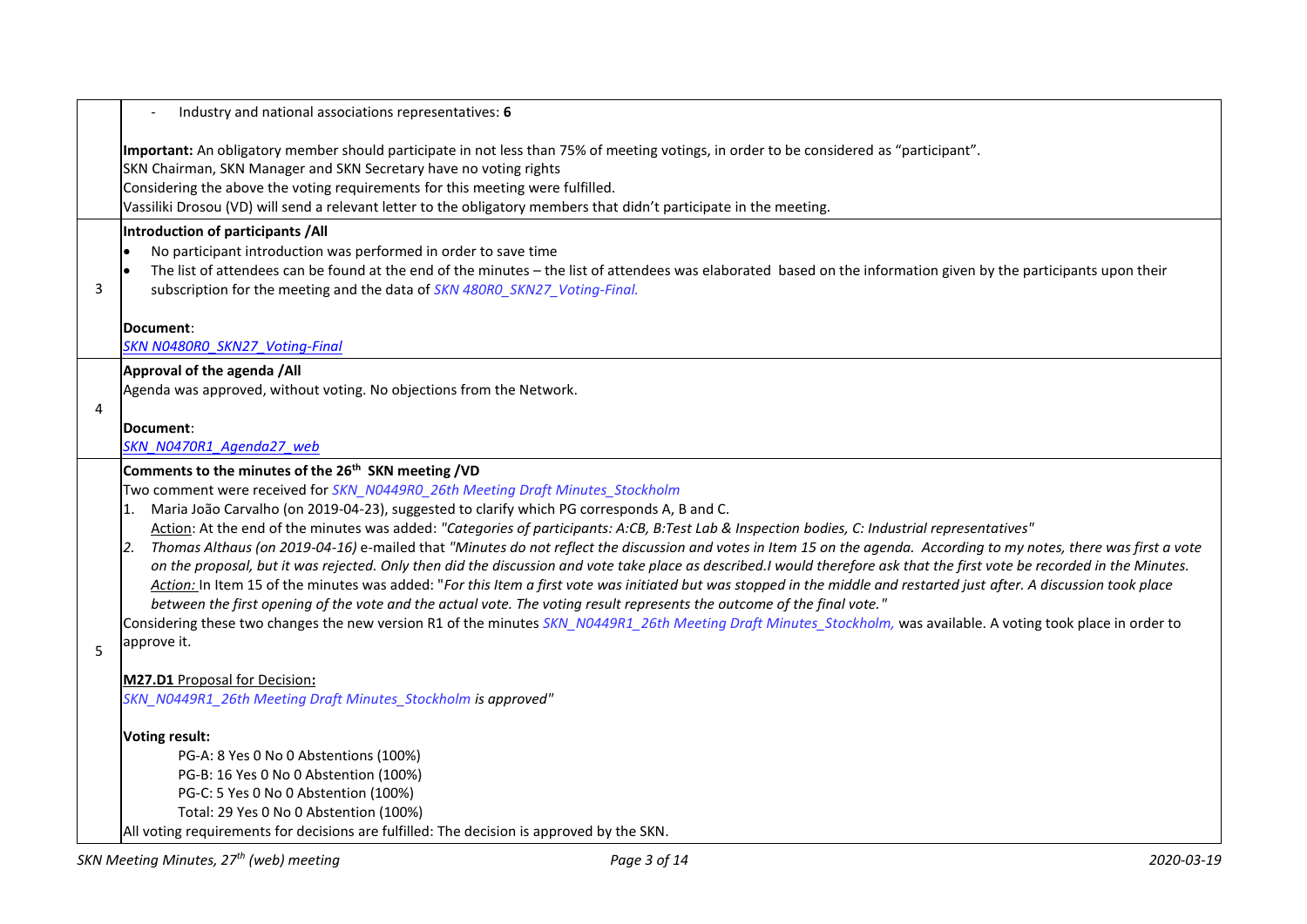|                                     | Documents:                                                                                                                                                                                |  |  |  |  |  |
|-------------------------------------|-------------------------------------------------------------------------------------------------------------------------------------------------------------------------------------------|--|--|--|--|--|
|                                     | <b>SKN N0449R0 26th Meeting DraftMinutes Stockholm</b>                                                                                                                                    |  |  |  |  |  |
|                                     | SKN N0449R1 26th Meeting Draft Minutes Stockholm                                                                                                                                          |  |  |  |  |  |
| <b>Review of Decision list / VD</b> |                                                                                                                                                                                           |  |  |  |  |  |
|                                     | No open items were identified where action is required.                                                                                                                                   |  |  |  |  |  |
|                                     | VD refer that 3 Resolutions by correspondence were approved between the 26 <sup>th</sup> and 27 <sup>th</sup> SKN meeting (period from March 2019 to October 2019) as shown here after in |  |  |  |  |  |
|                                     | Documents session. All the modifications caused be the approved R1, R2 & R3 have already done.                                                                                            |  |  |  |  |  |
|                                     | Annex P1 was affected by R1 so as Annex P1 Collectors EN 12975General R2 / Edition 2019-04-15 is applicable. Scenocalc software was affected by R2 and R3. Applicable                     |  |  |  |  |  |
|                                     | version is ScenoCalc tool v 6.1 (September 2019), and relevant documentation Description of ScenoCalc v6.1 (September 2019) and Revision history (September 2019)                         |  |  |  |  |  |
|                                     |                                                                                                                                                                                           |  |  |  |  |  |
| 6                                   | Documents:                                                                                                                                                                                |  |  |  |  |  |
|                                     | <b>SKN N0100R25 DecisionList</b>                                                                                                                                                          |  |  |  |  |  |
|                                     | Annex P1 Collectors EN 12975General R2 / Edition 2019-04-15                                                                                                                               |  |  |  |  |  |
|                                     | SKN_N0467R0 Document-change-application for R1 2019 by correspondence Annex P1 R2                                                                                                         |  |  |  |  |  |
|                                     | SKN N0468R0 Document-change-application for R2.2019 by correspondence Aperture area in Scenocalc                                                                                          |  |  |  |  |  |
|                                     | SKN N0469R0 Document-change-application for R3.2019 by correspondence Addition na to the Scenocalc Datasheet on a proposed way                                                            |  |  |  |  |  |
|                                     | Description of ScenoCalc v6.1 (September 2019)                                                                                                                                            |  |  |  |  |  |
|                                     | <b>Revision history (September 2019)</b>                                                                                                                                                  |  |  |  |  |  |
|                                     |                                                                                                                                                                                           |  |  |  |  |  |
|                                     | Absences from 26 <sup>th</sup> meeting / AB & VD                                                                                                                                          |  |  |  |  |  |
|                                     | Considering the following:                                                                                                                                                                |  |  |  |  |  |
|                                     | <b>Demokritos /GR</b> : Feedback received as given in SKN N0472R0_NCRS Demokritos absence from 26th meeting                                                                               |  |  |  |  |  |
|                                     | ENEA/IT; feedback received by Vincenzo Sabatelli: absence due to health problems of Dr. V.K. Sharma.                                                                                      |  |  |  |  |  |
|                                     | INTA/ES: Feedback received by Rosa M <sup>ª</sup> Rengel Gálvez: suspension of INTA organization from the SKN.                                                                            |  |  |  |  |  |
|                                     | TSU Piestany/SK, Feedback received by Ján Barančík; "Joker absence" option                                                                                                                |  |  |  |  |  |
|                                     | CERTIF/PT: Feedback received by João Santos: Absence due to a health problem that culminated in an abdominal surgery and to a medical leave of absence from office for                    |  |  |  |  |  |
|                                     | nearly two months.                                                                                                                                                                        |  |  |  |  |  |
|                                     | MIRTEC /GR: Feedback received by Nikos Kanatsoulis: no valid Solar Keymark certificates and therefore no ability to afford to make travel expenses for a zero income                      |  |  |  |  |  |
| $\overline{7}$                      | activity.                                                                                                                                                                                 |  |  |  |  |  |
|                                     |                                                                                                                                                                                           |  |  |  |  |  |
|                                     | AB called MIRTEC /GR to come up with a suggestion for CBs with limited action on SK, possibly related to reduced requirements for very small TL/CBs.                                      |  |  |  |  |  |
|                                     | A voting took place in order to decide on the justified absence of Demokritos, ENEA and CERTIF from 26th meeting due to emergency reasons.                                                |  |  |  |  |  |
|                                     | M27.D2 Proposal for Decision:                                                                                                                                                             |  |  |  |  |  |
|                                     | "Justified absence of Demokritos, ENEA and CERTIF from 26th meeting due to emergency reasons"                                                                                             |  |  |  |  |  |
|                                     |                                                                                                                                                                                           |  |  |  |  |  |
|                                     | <b>Voting result:</b><br>PG-A: 9 Yes 0 No 0 Abstentions (100%)                                                                                                                            |  |  |  |  |  |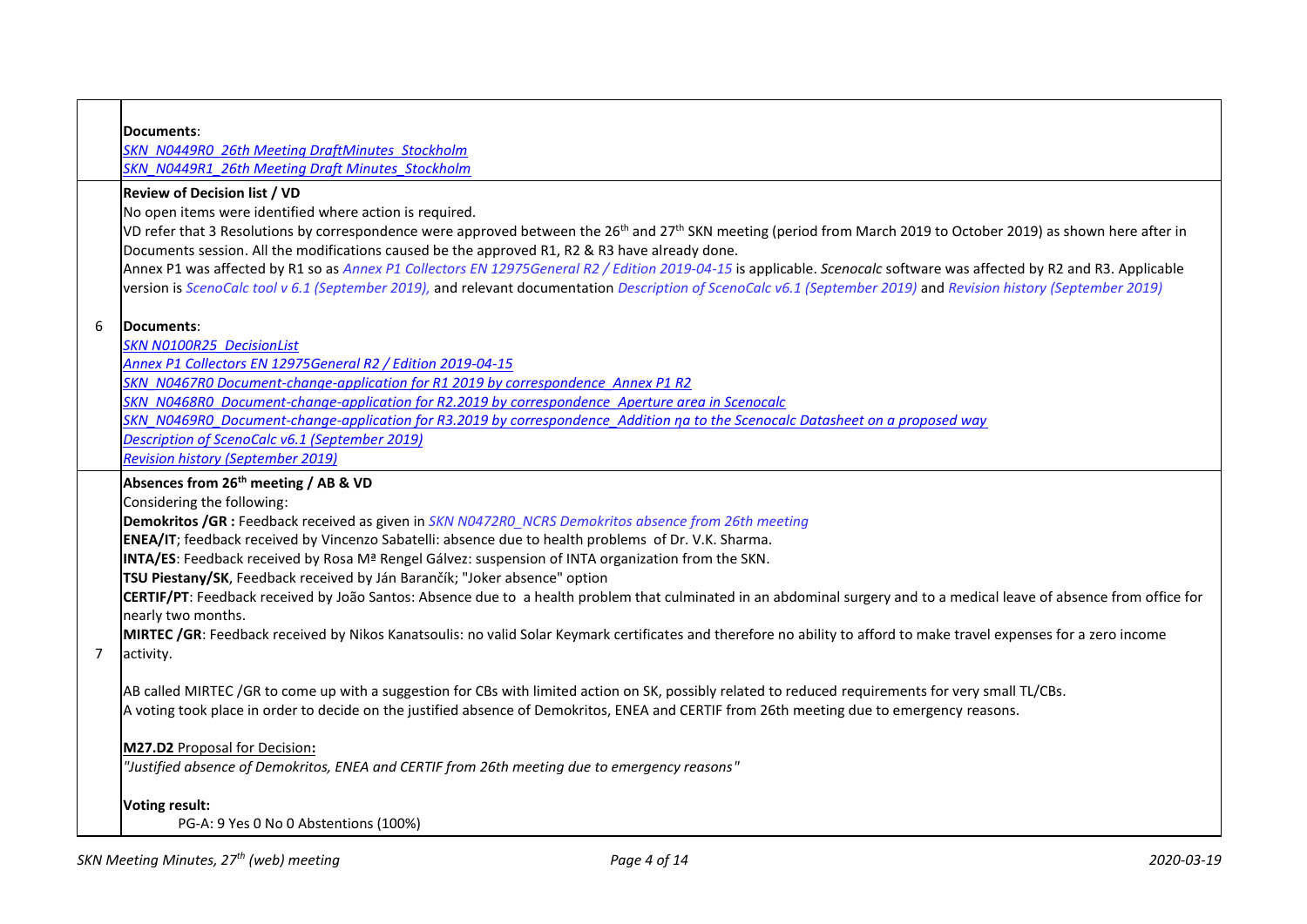|                                                                                                                                                 | PG-B: 17 Yes 0 No 0 Abstention (100%)                                                                                                                                                                             |  |  |  |
|-------------------------------------------------------------------------------------------------------------------------------------------------|-------------------------------------------------------------------------------------------------------------------------------------------------------------------------------------------------------------------|--|--|--|
|                                                                                                                                                 | PG-C: 5 Yes 0 No 0 Abstention (100%)                                                                                                                                                                              |  |  |  |
|                                                                                                                                                 | Total: 31 Yes 0 No 0 Abstention (100%)                                                                                                                                                                            |  |  |  |
|                                                                                                                                                 | All voting requirements for decisions are fulfilled: The decision is approved by the SKN.                                                                                                                         |  |  |  |
| In this aspect no absence fee will be charged for Demokritos, ENEA and CERTIF. "Joker absence" is considered for TSU Piestany/SK and MIRTEC/GR. |                                                                                                                                                                                                                   |  |  |  |
|                                                                                                                                                 |                                                                                                                                                                                                                   |  |  |  |
|                                                                                                                                                 | Documents:<br><b>SKN N0472R0 NCRS Demokritos absense from 26th meeting</b>                                                                                                                                        |  |  |  |
|                                                                                                                                                 |                                                                                                                                                                                                                   |  |  |  |
|                                                                                                                                                 | Dates and places of next meeting(s) /AB, VD<br>28 <sup>th</sup> meeting: 2020 - March 10 <sup>th</sup> , 13:00-18:00 and March 11 <sup>th</sup> 09:00-13:00, Tunis, Tunisia (hosted by CTMCCV)                    |  |  |  |
|                                                                                                                                                 | 29th meeting: 2020 - October 20 <sup>th</sup> , 09:00 - 12:00 and October 21 <sup>st</sup> , 09:00 - 12:00 Web Meeting                                                                                            |  |  |  |
|                                                                                                                                                 | 30 <sup>th</sup> meeting: 2021 - March 9th, 13:00-18:00 and March 10th, 09:00 - 13:00 - Athens, Greece (hosted by EBHE)                                                                                           |  |  |  |
| 8                                                                                                                                               | 31 <sup>st</sup> meeting:2021 - October 19 <sup>th</sup> , 09:00 - 12:00 and October 20 <sup>th</sup> , 09:00 - 12:00 Web Meeting                                                                                 |  |  |  |
|                                                                                                                                                 |                                                                                                                                                                                                                   |  |  |  |
|                                                                                                                                                 | Draft program of the meetings planned to be held in conjunction with 28 <sup>th</sup> SKN, in the week 9 <sup>th</sup> – 12 <sup>th</sup> of March in Tunis, in intended to be sent latest by the end of November |  |  |  |
|                                                                                                                                                 | 2019.                                                                                                                                                                                                             |  |  |  |
|                                                                                                                                                 | Priorities for the 11 <sup>th</sup> SCF call/ H. Drück                                                                                                                                                            |  |  |  |
|                                                                                                                                                 | SKN_N0476R2_Priorities11SCF was circulated before the meeting to SKN. Suggestions and inputs during the meeting were discussed so as SKN_N0476R2_Priorities11SCF was                                              |  |  |  |
|                                                                                                                                                 | formulated.                                                                                                                                                                                                       |  |  |  |
|                                                                                                                                                 |                                                                                                                                                                                                                   |  |  |  |
|                                                                                                                                                 | M27.D3 Proposal for Decision:                                                                                                                                                                                     |  |  |  |
|                                                                                                                                                 | "The SCF applications recommend by the Solar Certification Fund Steering Group for funding as described in document "SKN N0476R2 Priorities11SCF", are accepted and the                                           |  |  |  |
|                                                                                                                                                 | corresponding activities will be funded."                                                                                                                                                                         |  |  |  |
|                                                                                                                                                 |                                                                                                                                                                                                                   |  |  |  |
| 9                                                                                                                                               | Voting result:                                                                                                                                                                                                    |  |  |  |
|                                                                                                                                                 | PG-A: 6 Yes 0 No 1 Abstentions (100%)<br>PG-B: 16 Yes 0 No 0 Abstention (100%)                                                                                                                                    |  |  |  |
|                                                                                                                                                 |                                                                                                                                                                                                                   |  |  |  |
|                                                                                                                                                 | PG-C: 6 Yes 0 No 0 Abstention (100%)                                                                                                                                                                              |  |  |  |
|                                                                                                                                                 | Total: 28 Yes 0 No 1 Abstention (100%)                                                                                                                                                                            |  |  |  |
|                                                                                                                                                 | All voting requirements for decisions are fulfilled: The decision is approved by the SKN.                                                                                                                         |  |  |  |
|                                                                                                                                                 | Document:                                                                                                                                                                                                         |  |  |  |
|                                                                                                                                                 | <b>SKN N0476R2 Priorities11SCF</b>                                                                                                                                                                                |  |  |  |
|                                                                                                                                                 | <b>Update on SK Scheme Rules / AB</b>                                                                                                                                                                             |  |  |  |
|                                                                                                                                                 | Applicable Sheme Rules (SRs) for this SKN meeting is "SKN_N0444R1_SK_Scheme Rules", valid from 2019-03-07                                                                                                         |  |  |  |
| 10                                                                                                                                              |                                                                                                                                                                                                                   |  |  |  |
|                                                                                                                                                 | Document:                                                                                                                                                                                                         |  |  |  |
|                                                                                                                                                 | <b>SKN N0444R1 SK Scheme Rules</b>                                                                                                                                                                                |  |  |  |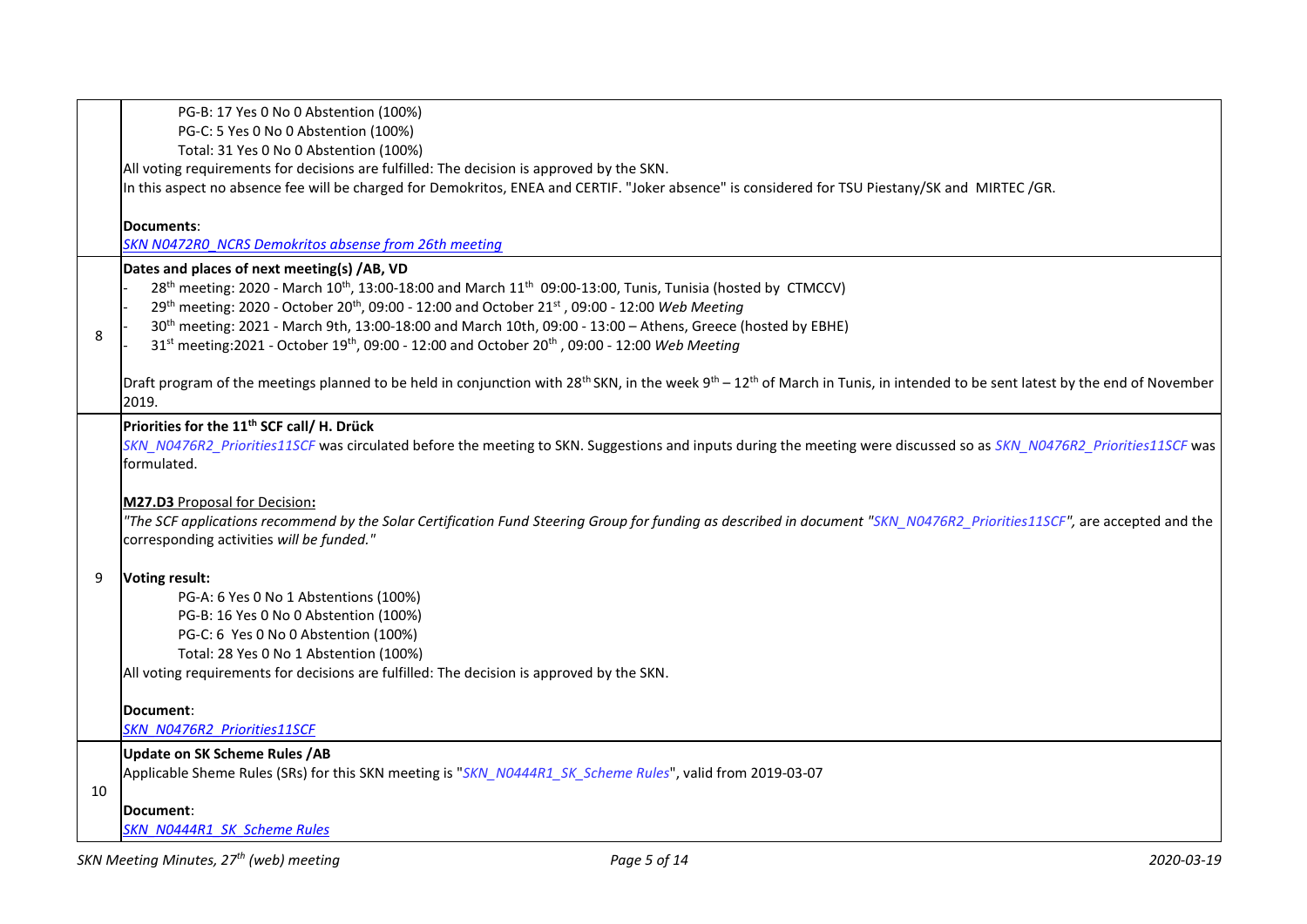|                                                | SKN fees and budget for 2019 / 2020 and other financial issues / PD                                                                                                                        |  |  |
|------------------------------------------------|--------------------------------------------------------------------------------------------------------------------------------------------------------------------------------------------|--|--|
|                                                | Pedro Dias (PD) present the budget for 2010 as of SKN N0486R0 SKN27 Budget.                                                                                                                |  |  |
|                                                |                                                                                                                                                                                            |  |  |
|                                                | M27.D4 Proposal for Decision:                                                                                                                                                              |  |  |
|                                                | "The budget for 2020 is approved by the SKN as of SKN_N0486R0_SKN27_Budget"                                                                                                                |  |  |
|                                                | <b>Voting result:</b>                                                                                                                                                                      |  |  |
| 11                                             | PG-A: 7 Yes 0 No 2 Abstentions (100%)                                                                                                                                                      |  |  |
|                                                | PG-B: 15 Yes 0 No 1 Abstention (100%)                                                                                                                                                      |  |  |
|                                                | PG-C: 5 Yes 0 No 1 Abstention (100%)                                                                                                                                                       |  |  |
|                                                | Total: 27 Yes 0 No 4 Abstention (100%)                                                                                                                                                     |  |  |
|                                                | All voting requirements for decisions are fulfilled: The decision is approved by the SKN.                                                                                                  |  |  |
|                                                | Document:                                                                                                                                                                                  |  |  |
|                                                | SKN N0486R0 SKN27 Budget                                                                                                                                                                   |  |  |
|                                                | <b>Annex E Revision / AB</b>                                                                                                                                                               |  |  |
| 12<br>No input - Postpone for the next meeting |                                                                                                                                                                                            |  |  |
| 13                                             | Update on SKN task Force on taxation matters (M22.D10) / PD                                                                                                                                |  |  |
|                                                | No input - Postpone for the next meeting                                                                                                                                                   |  |  |
|                                                | Data Sheet, SAHC / K. Kramer                                                                                                                                                               |  |  |
| 14                                             | K. Kramer mentioned that air heating collector is used in the same way as common flat plate collectors. Due to limited interest form the market on this issue no further                   |  |  |
|                                                | action/revision is planned.                                                                                                                                                                |  |  |
|                                                | Report from SK Database WG on Database and IT infrastructure / G.v. Amerongen, PD                                                                                                          |  |  |
|                                                | Update on the subject according to the SKN_N0489R0_SK database Status report 19 10 2019 GvA document. Related to the new SKN database access and based on SKN                              |  |  |
|                                                | N0477R0 Draft proposal data access DBF, G. van Amerongen, suggested the following proposal for decision:                                                                                   |  |  |
|                                                | Proposal for decision:                                                                                                                                                                     |  |  |
|                                                | Access to the data is granted only to specific organisations. Decisions on granting access or withdrawing access to the data are made by a representation of the SKN,                      |  |  |
|                                                | consisting of the Solar Keymark chairperson, the Solar Keymark manager, the Solar Keymark secretariat and the KEYMARK Management Organization (=KMO).                                      |  |  |
|                                                | This group reports in each SKN meeting on the accesses granted or withdrawn, the motivation for the requests and the arguments for granting the access.                                    |  |  |
| 15                                             | Requests for granting access can be done by any organization and are submitted to the Solar Keymark secretariat"                                                                           |  |  |
|                                                |                                                                                                                                                                                            |  |  |
|                                                | It was suggested to postpone the decision and to establish a WG for the preparation of a proposal for decision (or resolution) mainly focused on the clarification of access<br>procedure. |  |  |
|                                                | M27.D5 Proposal for Decision:                                                                                                                                                              |  |  |
|                                                | "Postpone the decision and establish a WG for the elaboration of the proposal"                                                                                                             |  |  |
|                                                | <b>Voting result:</b>                                                                                                                                                                      |  |  |
|                                                | PG-A: 8 Yes 0 No 1 Abstentions (100%)                                                                                                                                                      |  |  |
|                                                | SKN Meeting Minutes, 27 <sup>th</sup> (web) meeting<br>2020-03-19<br>Page 6 of 14                                                                                                          |  |  |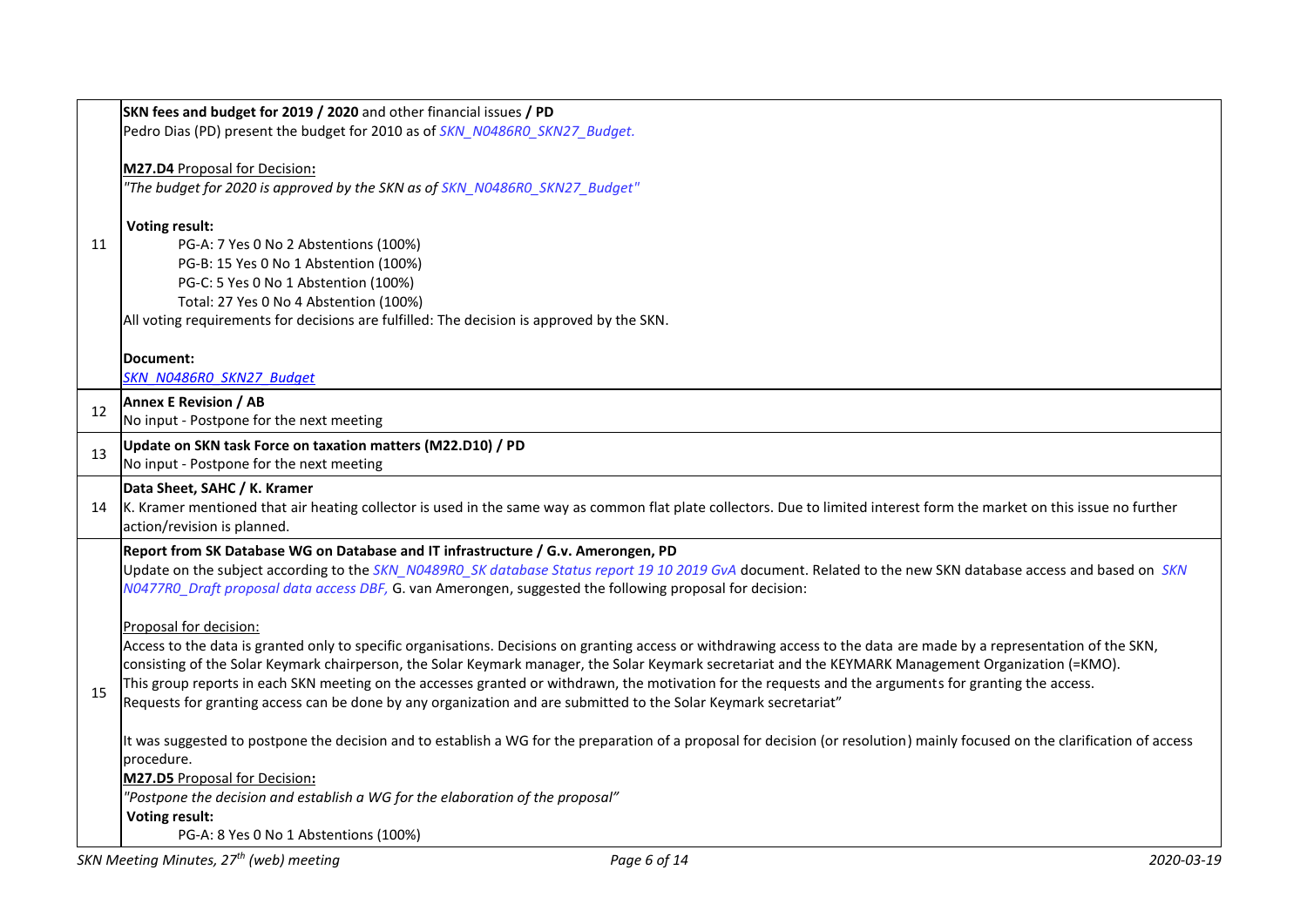|                                                                                                                     | PG-B: 15 Yes 0 No 2 Abstention (100%)                                                                                                                                  |  |  |  |  |  |
|---------------------------------------------------------------------------------------------------------------------|------------------------------------------------------------------------------------------------------------------------------------------------------------------------|--|--|--|--|--|
|                                                                                                                     | PG-C: 4 Yes 1 No 0 Abstention (100%)                                                                                                                                   |  |  |  |  |  |
| Total: 27 Yes 1 No 3 Abstention (100%)                                                                              |                                                                                                                                                                        |  |  |  |  |  |
| All voting requirements for decisions are fulfilled: The decision is approved by the SKN.                           |                                                                                                                                                                        |  |  |  |  |  |
| Members of WG: S. Scholz (head), P. Dias, S. Fischer, A. Bohren, S. Mehnert, G. van Amerongen.                      |                                                                                                                                                                        |  |  |  |  |  |
| WG is expected to submit a proposal for a decision (or resolution) to be taken by correspondence, within one month. |                                                                                                                                                                        |  |  |  |  |  |
|                                                                                                                     |                                                                                                                                                                        |  |  |  |  |  |
|                                                                                                                     | Document:                                                                                                                                                              |  |  |  |  |  |
|                                                                                                                     | SKN N0477R0 Draft proposal data access DBF                                                                                                                             |  |  |  |  |  |
|                                                                                                                     | SKN N0489R0 SK database Status report 19 10 2019 GvA                                                                                                                   |  |  |  |  |  |
|                                                                                                                     | DST-SolTherm (SCF 9C03_1) project / G.v. Amerongen                                                                                                                     |  |  |  |  |  |
|                                                                                                                     | G. van Amerongen informed SKN that the project DST-SolTherm is expected to have been finished by the next SKN meeting in March 2010. Update on the subject according   |  |  |  |  |  |
| 16                                                                                                                  | to the following document                                                                                                                                              |  |  |  |  |  |
|                                                                                                                     |                                                                                                                                                                        |  |  |  |  |  |
|                                                                                                                     | Document:<br>SKN N0488R0 SCF 9C03 1 DST-SolTherm 19 10 2019 GvA                                                                                                        |  |  |  |  |  |
|                                                                                                                     |                                                                                                                                                                        |  |  |  |  |  |
|                                                                                                                     | DST-Extension-Qnonsol (SCF 10C10 DST) project / G.v. Amerongen                                                                                                         |  |  |  |  |  |
| Update on the subject according to the following document<br>17                                                     |                                                                                                                                                                        |  |  |  |  |  |
|                                                                                                                     | Document:                                                                                                                                                              |  |  |  |  |  |
|                                                                                                                     | SKN N0487R0 SCF 10C10 DST-Extension-Qnonsol                                                                                                                            |  |  |  |  |  |
|                                                                                                                     | SK-Scope-vAc (SCF 9C02.1) project / G.v. Amerongen                                                                                                                     |  |  |  |  |  |
| Update on the subject be means of a presentation                                                                    |                                                                                                                                                                        |  |  |  |  |  |
| 18                                                                                                                  |                                                                                                                                                                        |  |  |  |  |  |
|                                                                                                                     | Document:                                                                                                                                                              |  |  |  |  |  |
|                                                                                                                     | Presentation not provided                                                                                                                                              |  |  |  |  |  |
| 19                                                                                                                  | Report on Update on 10 % Rules WG /S. Fischer                                                                                                                          |  |  |  |  |  |
|                                                                                                                     | S. Fisher mentioned that no significant new data is to be reported.                                                                                                    |  |  |  |  |  |
|                                                                                                                     | ScenoCalc update / P. Ollas                                                                                                                                            |  |  |  |  |  |
|                                                                                                                     | Update on the subject according to the document SKN N0473R2_ScenoCalc_v6.1 - 27th Meeting_v2. P. Ollas refer that a new version was released on September 2019.        |  |  |  |  |  |
|                                                                                                                     | Applicable version is ScenoCalc tool v 6.1 (September 2019), and relevant documentation Description of ScenoCalc v6.1 (September 2019) and Revision history (September |  |  |  |  |  |
| 20                                                                                                                  | 2019). P.Ollas will continue as Scenocalc responsible person for corrections and modifications.                                                                        |  |  |  |  |  |
|                                                                                                                     | Document:                                                                                                                                                              |  |  |  |  |  |
|                                                                                                                     | SKN N0473R2 ScenoCalc v6.1 - 27th Meeting v2                                                                                                                           |  |  |  |  |  |
|                                                                                                                     | Description of ScenoCalc v6.1 (September 2019)                                                                                                                         |  |  |  |  |  |
|                                                                                                                     |                                                                                                                                                                        |  |  |  |  |  |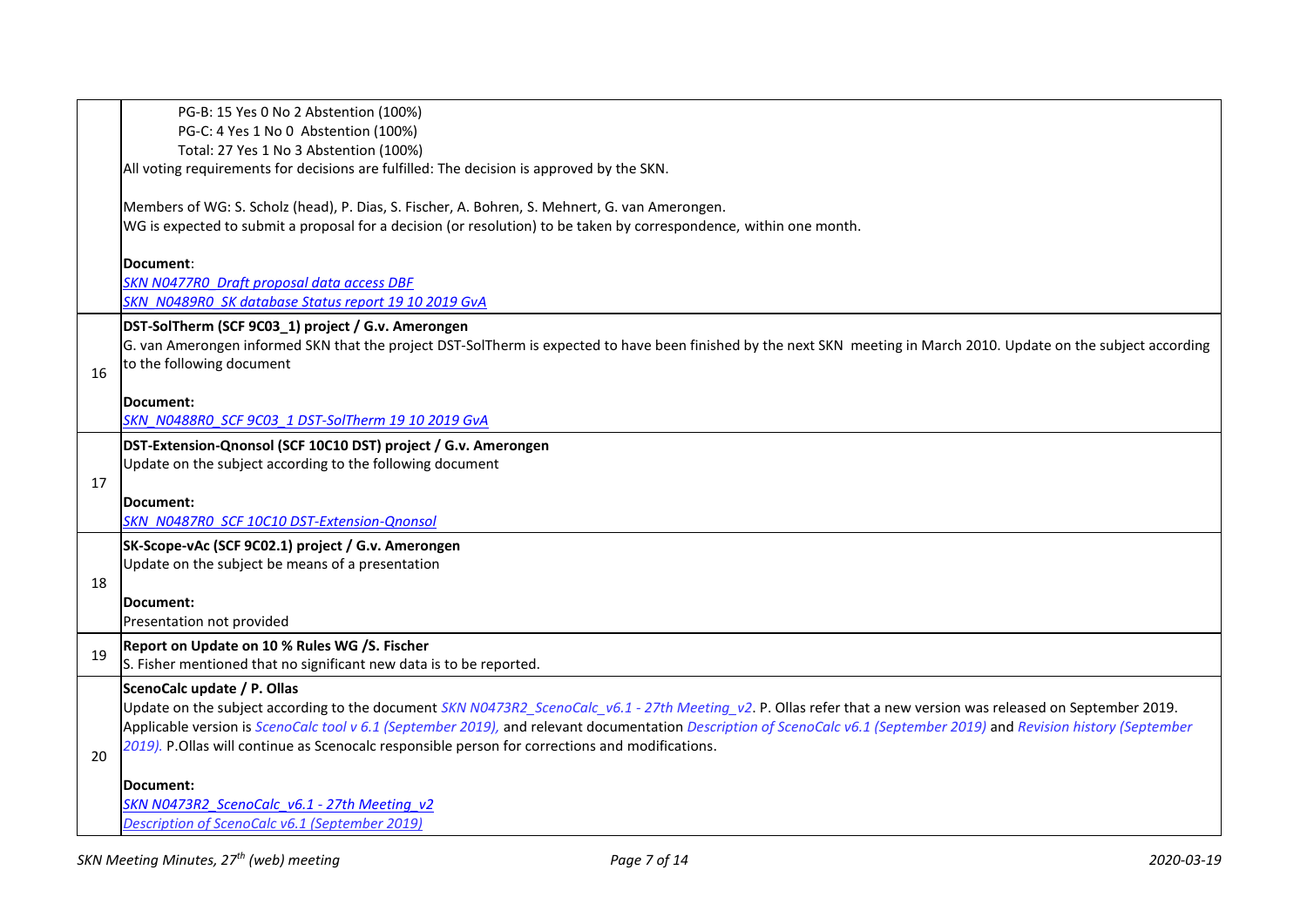|    | <b>Revision history (September 2019)</b>                                                                                                                                                                                                                                                                                                                                                                                                                                                                                                                                                                                                                                                                                                                                                                                                                          |  |  |  |  |
|----|-------------------------------------------------------------------------------------------------------------------------------------------------------------------------------------------------------------------------------------------------------------------------------------------------------------------------------------------------------------------------------------------------------------------------------------------------------------------------------------------------------------------------------------------------------------------------------------------------------------------------------------------------------------------------------------------------------------------------------------------------------------------------------------------------------------------------------------------------------------------|--|--|--|--|
| 21 | Proposal on refining definition of 10 years validity / KMO, EkTSUB<br>A.Bohren presented SKN_N0490R0_10 years validity problem. S. Scholz mentioned that a feedback for this issue should be expected by the responsible body thus the CB<br>working group-The item will re-examined in the next meeting.                                                                                                                                                                                                                                                                                                                                                                                                                                                                                                                                                         |  |  |  |  |
|    | Document:<br>SKN N0490R0 10 years validity problem                                                                                                                                                                                                                                                                                                                                                                                                                                                                                                                                                                                                                                                                                                                                                                                                                |  |  |  |  |
| 22 | Certification issues related to exports / A. Kraidy, PD<br>No update                                                                                                                                                                                                                                                                                                                                                                                                                                                                                                                                                                                                                                                                                                                                                                                              |  |  |  |  |
| 23 | How to deal with "as" parameter in the new standard / AB<br>Update on the subject according to the following document.<br>Document:<br>SKN N0491R0 a5 Slide                                                                                                                                                                                                                                                                                                                                                                                                                                                                                                                                                                                                                                                                                                       |  |  |  |  |
| 24 | Information related with the Tunisia 2020 March meetings / V. Stauber<br>V. Stauber, is the Project Coordinator of the Certification Component of Physikalisch-Technische Bundesanstalt (PTB) project "Strengthening Quality Infrastructure for Solar<br>Thermal Energy". Through this project PTB will support the Tunisian stakeholders for hosting next SKN meeting in Tunis, partly funded by German development cooperation.<br>V. Stauber shortly updated on the program for the week 9 <sup>th</sup> – 13 <sup>th</sup> March 2020. She mentioned that a "Day for The Tunisian Industry and Laboratories" is planned for the 9 <sup>th</sup><br>of March 2020. More concrete information will be available in the mid of December upon her meetings with relevant Tunisian stakeholders. A draft version of the program<br>will be available soon for SKN. |  |  |  |  |
| 25 | Proposal concerning how to handle standards transitions (ISO 9806:2017, EN 12976-1:2017 & EN 12976-2:2017) TÜV Nord Cyprus / G.Nikolaides<br>Update on the subject according to the following document.<br>A WG established in order to elaborate a relevant proposal, for voting by correspondence or during the next physical SKN meeting on March 2020.<br>Members of WG: S. Scholz (head), A. Bohren, G. Nikolaides<br>Document:<br><b>SKN N0492R0 How to handle standards transitions revision</b>                                                                                                                                                                                                                                                                                                                                                           |  |  |  |  |
| 26 | Translation of thermal performance parameter's from ISO 9806:2013 to the new 2017 version / AB<br>A.Bohren mentioned that SKN N0474R0 Thermal performance parameter conversion to the ISO9806-2017 is a supporting document available for use if needed, possibly for<br>software or subsidy schemes, thus is not needed to be an SKN SRs Annex.<br> Document:<br>SKN N0474R0 Thermal performance parameter conversion to the ISO9806-2017                                                                                                                                                                                                                                                                                                                                                                                                                        |  |  |  |  |
| 27 | <b>Remote factory inspection / U.Fritzsche</b><br>Presentation of the subject according to the document SKN N0475R0_Proposal remote inspection method final. A relevant resolution were submitted for vote as follows :                                                                                                                                                                                                                                                                                                                                                                                                                                                                                                                                                                                                                                           |  |  |  |  |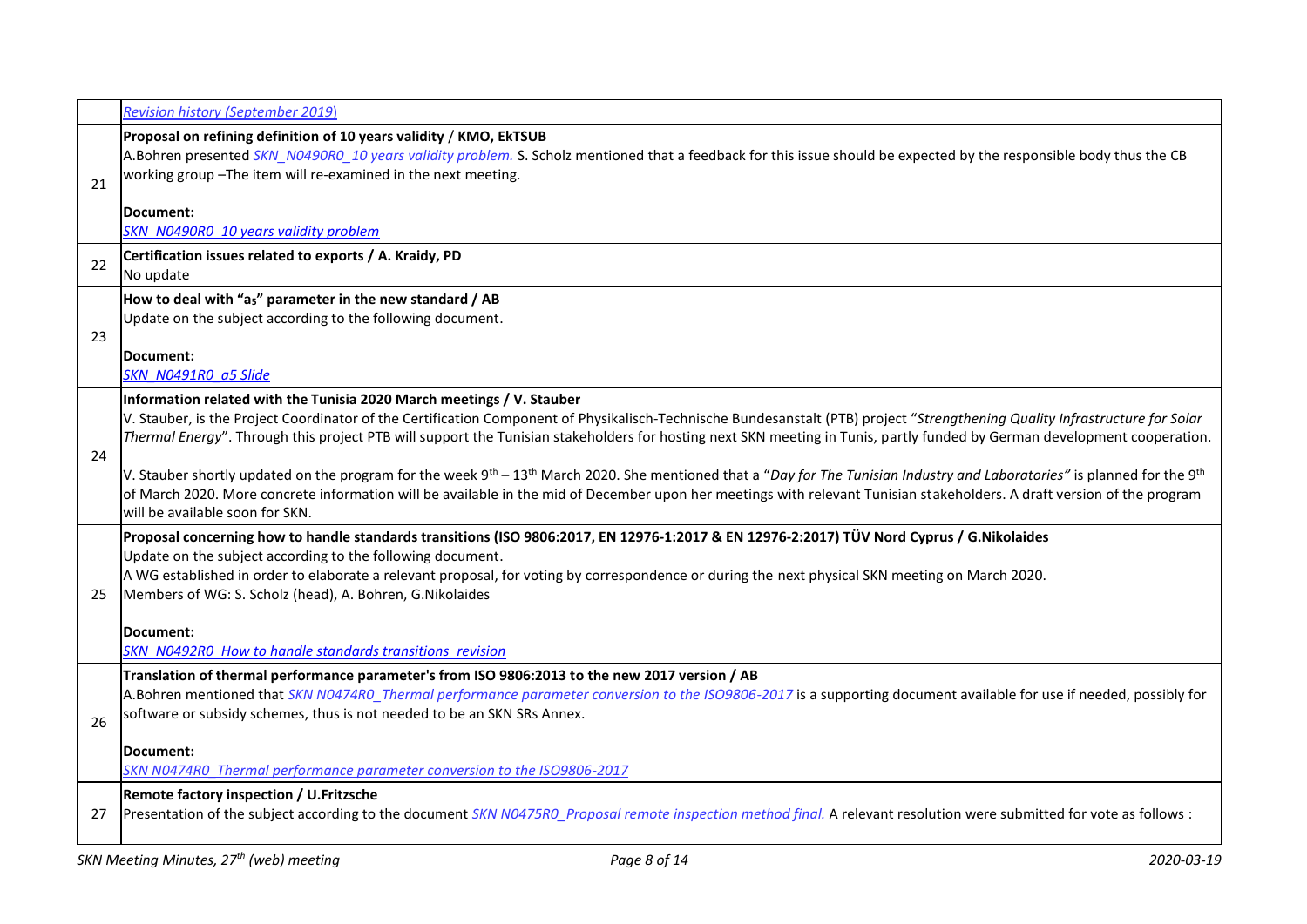| <b>M27.R1</b> Proposal for Resolution:<br>"The method of remote factory inspection is applicable for interim and follow up inspections under the following conditions:<br>Within the period of validity of a certificate (5 years), maximum two remote inspections might be performed.<br>$\bullet$<br>Two serial remote inspections are not allowed.<br>$\bullet$<br>The use of the method remote inspection as well as the performing inspector has to be confirmed by the CB individually and in advance.<br>$\bullet$<br>If former inspections had shown serious non conformities, the CB should deny the use of remote inspection method.<br>$\bullet$<br>Initial inspections are excluded from remote inspection method.<br>$\bullet$<br>This method is preliminary accepted for two years and will be evaluated in autumn meeting 2021 after discussion of gained experiences."<br>$\bullet$<br>Voting result:<br>PG-A: 4 Yes 4 No 1 Abstentions (100%)<br>PG-B: 14 Yes 1 No 2 Abstention (100%)<br>PG-C: 5 Yes 1 No 0 Abstention (100%) |  |  |  |  |
|-------------------------------------------------------------------------------------------------------------------------------------------------------------------------------------------------------------------------------------------------------------------------------------------------------------------------------------------------------------------------------------------------------------------------------------------------------------------------------------------------------------------------------------------------------------------------------------------------------------------------------------------------------------------------------------------------------------------------------------------------------------------------------------------------------------------------------------------------------------------------------------------------------------------------------------------------------------------------------------------------------------------------------------------------|--|--|--|--|
|                                                                                                                                                                                                                                                                                                                                                                                                                                                                                                                                                                                                                                                                                                                                                                                                                                                                                                                                                                                                                                                 |  |  |  |  |
|                                                                                                                                                                                                                                                                                                                                                                                                                                                                                                                                                                                                                                                                                                                                                                                                                                                                                                                                                                                                                                                 |  |  |  |  |
|                                                                                                                                                                                                                                                                                                                                                                                                                                                                                                                                                                                                                                                                                                                                                                                                                                                                                                                                                                                                                                                 |  |  |  |  |
|                                                                                                                                                                                                                                                                                                                                                                                                                                                                                                                                                                                                                                                                                                                                                                                                                                                                                                                                                                                                                                                 |  |  |  |  |
|                                                                                                                                                                                                                                                                                                                                                                                                                                                                                                                                                                                                                                                                                                                                                                                                                                                                                                                                                                                                                                                 |  |  |  |  |
|                                                                                                                                                                                                                                                                                                                                                                                                                                                                                                                                                                                                                                                                                                                                                                                                                                                                                                                                                                                                                                                 |  |  |  |  |
|                                                                                                                                                                                                                                                                                                                                                                                                                                                                                                                                                                                                                                                                                                                                                                                                                                                                                                                                                                                                                                                 |  |  |  |  |
|                                                                                                                                                                                                                                                                                                                                                                                                                                                                                                                                                                                                                                                                                                                                                                                                                                                                                                                                                                                                                                                 |  |  |  |  |
|                                                                                                                                                                                                                                                                                                                                                                                                                                                                                                                                                                                                                                                                                                                                                                                                                                                                                                                                                                                                                                                 |  |  |  |  |
|                                                                                                                                                                                                                                                                                                                                                                                                                                                                                                                                                                                                                                                                                                                                                                                                                                                                                                                                                                                                                                                 |  |  |  |  |
|                                                                                                                                                                                                                                                                                                                                                                                                                                                                                                                                                                                                                                                                                                                                                                                                                                                                                                                                                                                                                                                 |  |  |  |  |
| Total: 23 Yes 6 No 3 Abstention (100%)                                                                                                                                                                                                                                                                                                                                                                                                                                                                                                                                                                                                                                                                                                                                                                                                                                                                                                                                                                                                          |  |  |  |  |
| All voting requirements for decisions are fulfilled: The decision is approved by the SKN.                                                                                                                                                                                                                                                                                                                                                                                                                                                                                                                                                                                                                                                                                                                                                                                                                                                                                                                                                       |  |  |  |  |
|                                                                                                                                                                                                                                                                                                                                                                                                                                                                                                                                                                                                                                                                                                                                                                                                                                                                                                                                                                                                                                                 |  |  |  |  |
| Document:                                                                                                                                                                                                                                                                                                                                                                                                                                                                                                                                                                                                                                                                                                                                                                                                                                                                                                                                                                                                                                       |  |  |  |  |
| SKN N0475R0 Proposal remote inspection method final                                                                                                                                                                                                                                                                                                                                                                                                                                                                                                                                                                                                                                                                                                                                                                                                                                                                                                                                                                                             |  |  |  |  |
|                                                                                                                                                                                                                                                                                                                                                                                                                                                                                                                                                                                                                                                                                                                                                                                                                                                                                                                                                                                                                                                 |  |  |  |  |
| It was decided to include a relevant Item for discussion in the upcoming SKN meetings till the end of 2020, in order to discuss and evaluate experiences and problems created                                                                                                                                                                                                                                                                                                                                                                                                                                                                                                                                                                                                                                                                                                                                                                                                                                                                   |  |  |  |  |
| by the remote factory inspection method.                                                                                                                                                                                                                                                                                                                                                                                                                                                                                                                                                                                                                                                                                                                                                                                                                                                                                                                                                                                                        |  |  |  |  |
| Proposal for Resolution concerning "Diffuse Angle modifier Kd" / M.J. Carvalho                                                                                                                                                                                                                                                                                                                                                                                                                                                                                                                                                                                                                                                                                                                                                                                                                                                                                                                                                                  |  |  |  |  |
| Presentation of the subject according to the documents SKN N478R1_Proposal Kd and SKN N0444_Annex P5.6 Calculation Kd ISO 9806 Annex B_RO                                                                                                                                                                                                                                                                                                                                                                                                                                                                                                                                                                                                                                                                                                                                                                                                                                                                                                       |  |  |  |  |
|                                                                                                                                                                                                                                                                                                                                                                                                                                                                                                                                                                                                                                                                                                                                                                                                                                                                                                                                                                                                                                                 |  |  |  |  |
| M27.R2 Proposal for Resolution:                                                                                                                                                                                                                                                                                                                                                                                                                                                                                                                                                                                                                                                                                                                                                                                                                                                                                                                                                                                                                 |  |  |  |  |
| "Approve the correction for the calculation of Kd"                                                                                                                                                                                                                                                                                                                                                                                                                                                                                                                                                                                                                                                                                                                                                                                                                                                                                                                                                                                              |  |  |  |  |
| Voting result:                                                                                                                                                                                                                                                                                                                                                                                                                                                                                                                                                                                                                                                                                                                                                                                                                                                                                                                                                                                                                                  |  |  |  |  |
| PG-A: 5 Yes 0 No 5 Abstentions (100%)                                                                                                                                                                                                                                                                                                                                                                                                                                                                                                                                                                                                                                                                                                                                                                                                                                                                                                                                                                                                           |  |  |  |  |
| PG-B: 14 Yes 0 No 3 Abstention (100%)                                                                                                                                                                                                                                                                                                                                                                                                                                                                                                                                                                                                                                                                                                                                                                                                                                                                                                                                                                                                           |  |  |  |  |
| 28<br>PG-C: 6 Yes 0 No 0 Abstention (100%)                                                                                                                                                                                                                                                                                                                                                                                                                                                                                                                                                                                                                                                                                                                                                                                                                                                                                                                                                                                                      |  |  |  |  |
| Total: 25 Yes 0 No 8 Abstention (100%)                                                                                                                                                                                                                                                                                                                                                                                                                                                                                                                                                                                                                                                                                                                                                                                                                                                                                                                                                                                                          |  |  |  |  |
| All voting requirements for decisions are fulfilled: The decision is approved by the SKN.                                                                                                                                                                                                                                                                                                                                                                                                                                                                                                                                                                                                                                                                                                                                                                                                                                                                                                                                                       |  |  |  |  |
| Annex 5.6. is added to the scheme rules and shall be used from now on.                                                                                                                                                                                                                                                                                                                                                                                                                                                                                                                                                                                                                                                                                                                                                                                                                                                                                                                                                                          |  |  |  |  |
|                                                                                                                                                                                                                                                                                                                                                                                                                                                                                                                                                                                                                                                                                                                                                                                                                                                                                                                                                                                                                                                 |  |  |  |  |
| Documents:                                                                                                                                                                                                                                                                                                                                                                                                                                                                                                                                                                                                                                                                                                                                                                                                                                                                                                                                                                                                                                      |  |  |  |  |
| SKN N478R1 Proposal Kd                                                                                                                                                                                                                                                                                                                                                                                                                                                                                                                                                                                                                                                                                                                                                                                                                                                                                                                                                                                                                          |  |  |  |  |
| SKN N0444 Annex P5.6 Calculation Kd ISO 9806 Annex B R0                                                                                                                                                                                                                                                                                                                                                                                                                                                                                                                                                                                                                                                                                                                                                                                                                                                                                                                                                                                         |  |  |  |  |
| Update on new/deleted labs/CBs (INTA, ECC/AFNOR) / VD                                                                                                                                                                                                                                                                                                                                                                                                                                                                                                                                                                                                                                                                                                                                                                                                                                                                                                                                                                                           |  |  |  |  |
| 29<br>V. Drosou updated that:                                                                                                                                                                                                                                                                                                                                                                                                                                                                                                                                                                                                                                                                                                                                                                                                                                                                                                                                                                                                                   |  |  |  |  |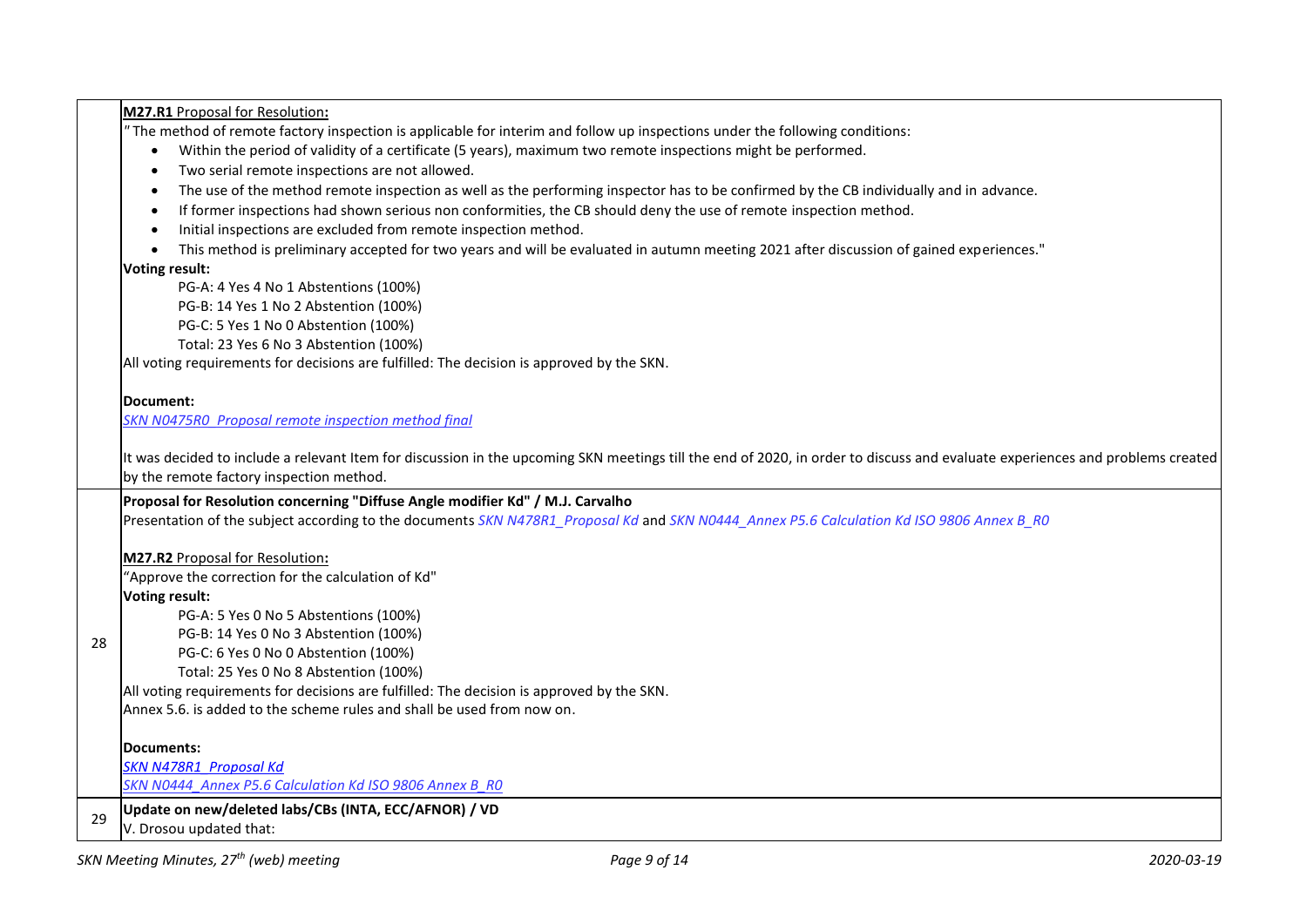|    | INTA organization suspended from the SKN due to interruption of its relevant activities. S. Scholz refer that all CBs having a contract with INTA have to contact KMO.<br>AFNOR is not listed anymore in CB list in SKN site. |
|----|-------------------------------------------------------------------------------------------------------------------------------------------------------------------------------------------------------------------------------|
|    | EUROVENT CERTITA CERTIFICATION (ECC) from France is listed in CB list in SKN site.                                                                                                                                            |
|    | Status of the PVT Working Group / U. Fritzsche<br>Presentation of the subject according to the document SKN_N0444_Annex P5.1 PVT_R1                                                                                           |
|    | <b>M27.R3</b> Proposal for Resolution:<br>"Annex P5.1 PVT_R1 is added to the scheme rules and shall be used from now on"<br><b>Voting result:</b>                                                                             |
| 30 | PG-A: 7 Yes 0 No 2 Abstentions (100%)<br>PG-B: 17 Yes 0 No 0 Abstention (100%)<br>PG-C: 4 Yes 0 No 1 Abstention (100%)                                                                                                        |
|    | Total: 28 Yes 0 No 3 Abstention (100%)<br>All voting requirements for decisions are fulfilled: The decision is approved by the SKN.                                                                                           |
|    | Document:<br>SKN N0444 Annex P5.1 PVT R1                                                                                                                                                                                      |
| 31 | Thermodynamic collectors / Follow up on Decision M24.D8 /S. Scholz<br>S. Scholz mentioned that is scheduled a web meeting for this issue – postpone for the next meeting                                                      |
|    | ValiCol (SCF) project / S. Abrecht<br>Update on the subject according to the document                                                                                                                                         |
| 32 | Document:<br>SKN N0456R1 -Presentation-ValiColl-Abrecht-update.pdf                                                                                                                                                            |
| 33 | New Equivalent absorber coatings<br>No input                                                                                                                                                                                  |
| 34 | <b>New Equivalent glazing</b><br>No input                                                                                                                                                                                     |
| 35 | <b>New Equivalent insulation</b><br>No input                                                                                                                                                                                  |
| 36 | Report/update on "Inter-laboratory Comparison - ILC on Data Analysis", SCF7 Project / AB<br>Update on the subject according to the document SKN N0493R0 ILC ResultsPublicFirst                                                |
|    | Document:<br><b>SKN N0493R0 ILC ResultsPublicFirst</b>                                                                                                                                                                        |
| 37 | Report on SHAMCI update / K. Salmi                                                                                                                                                                                            |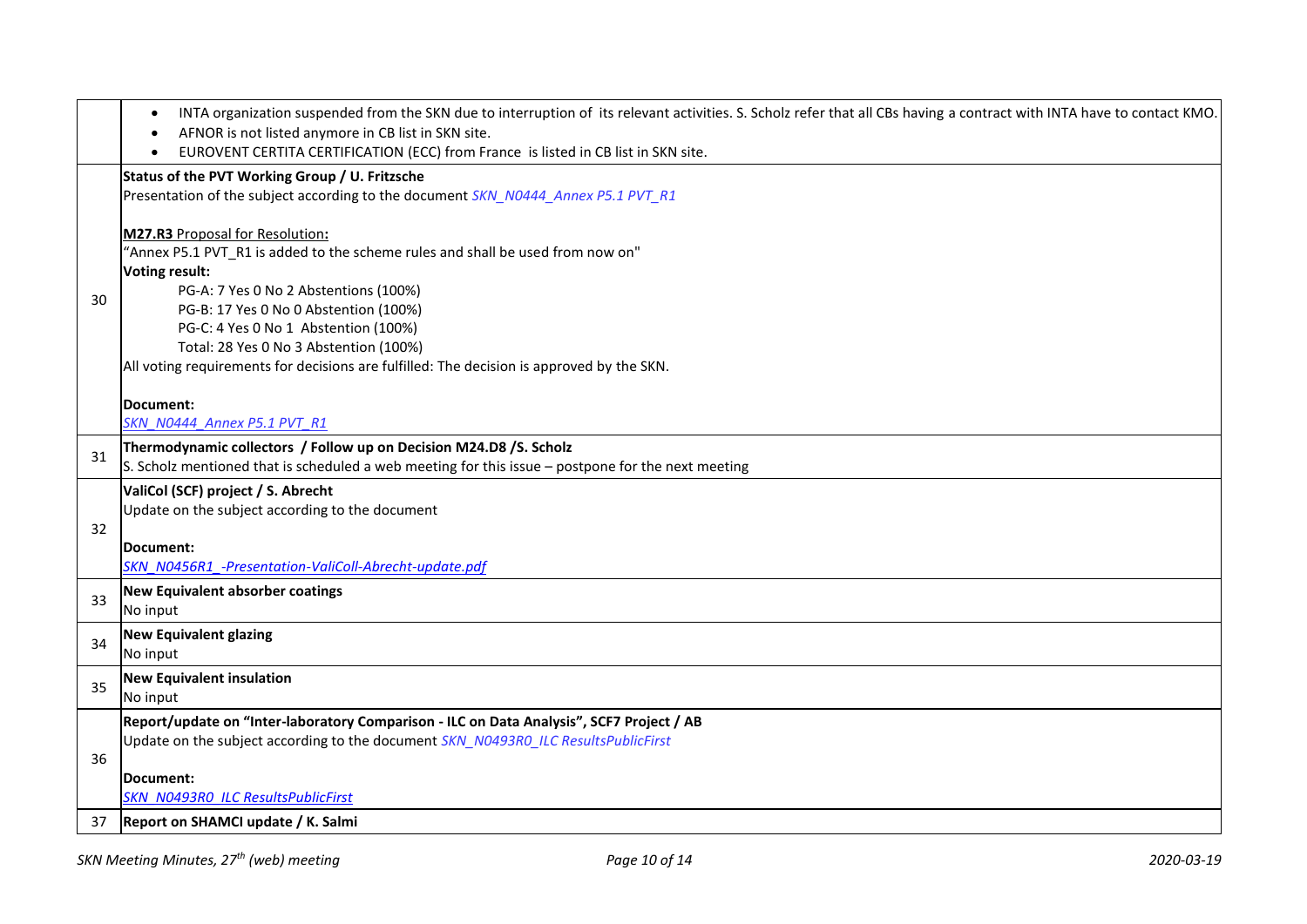|                                                                      | Update on the subject according to the document SKN N503R0 SHAMCI Updates SKN -WM 2019                                                                                                                                                 |  |  |  |
|----------------------------------------------------------------------|----------------------------------------------------------------------------------------------------------------------------------------------------------------------------------------------------------------------------------------|--|--|--|
|                                                                      | Document:                                                                                                                                                                                                                              |  |  |  |
|                                                                      | SKN N503R0 SHAMCI Updates SKN - WM 2019                                                                                                                                                                                                |  |  |  |
|                                                                      | Update on energy labelling topics / PD                                                                                                                                                                                                 |  |  |  |
|                                                                      | Update on the subject be means of the following documents                                                                                                                                                                              |  |  |  |
| 38                                                                   | Documents:                                                                                                                                                                                                                             |  |  |  |
|                                                                      | SKN NO494RO SKN27-Labelling-HARP-EPREL-r2                                                                                                                                                                                              |  |  |  |
|                                                                      | SKN N0495R0 SKN27-SHE-SASO                                                                                                                                                                                                             |  |  |  |
| 39                                                                   | Report Air Collectors WG / K. Kramer                                                                                                                                                                                                   |  |  |  |
|                                                                      | No input                                                                                                                                                                                                                               |  |  |  |
| 40                                                                   | Information from CEN Keymark Management Organization / K. Vehring                                                                                                                                                                      |  |  |  |
|                                                                      | No input                                                                                                                                                                                                                               |  |  |  |
|                                                                      | Update on complaints and Reports on misuse of Solar Keymark / S. Scholz                                                                                                                                                                |  |  |  |
| 41                                                                   | S. Scholz mentioned that no significant input is to be reported on this issue. He informed about the Keymark workshop held the previous week and mentioned that relevant<br>material and presentation will be available soon to share. |  |  |  |
|                                                                      | <b>Report from CB Working group / S. Scholz</b>                                                                                                                                                                                        |  |  |  |
| 42                                                                   | No input                                                                                                                                                                                                                               |  |  |  |
| Solar Certification Fund Projects - General Status Reports / L. Mico |                                                                                                                                                                                                                                        |  |  |  |
|                                                                      | Update on the subject be means of the following documents                                                                                                                                                                              |  |  |  |
| 43                                                                   |                                                                                                                                                                                                                                        |  |  |  |
|                                                                      | <b>Documents:</b>                                                                                                                                                                                                                      |  |  |  |
|                                                                      | SKN N0496R0 SKN27 SCF Project Update<br>SKN N0497R0 SKN27-Financial update                                                                                                                                                             |  |  |  |
|                                                                      | Update on Global Solar Certification Network / H. Drück                                                                                                                                                                                |  |  |  |
|                                                                      | Oral report, with main points:                                                                                                                                                                                                         |  |  |  |
| 44                                                                   | - Increasing number of GSCN members                                                                                                                                                                                                    |  |  |  |
|                                                                      | Call to join the Network                                                                                                                                                                                                               |  |  |  |
|                                                                      | Next GSCN plenary meeting will be held in Tunis                                                                                                                                                                                        |  |  |  |
|                                                                      | <b>Update on standardisation</b>                                                                                                                                                                                                       |  |  |  |
|                                                                      | CEN TC 312 / ISO TC 180 WG1 (VD)<br>Oral report, with main points:                                                                                                                                                                     |  |  |  |
| 45                                                                   | Next CEN/TC312 plenary meeting will be held in Tunis                                                                                                                                                                                   |  |  |  |
|                                                                      | Update on "under elaboration" and "published" WIs                                                                                                                                                                                      |  |  |  |
|                                                                      | Update on WI 00312039 - FprEN 12975 FV outcome and CP consultant evaluation                                                                                                                                                            |  |  |  |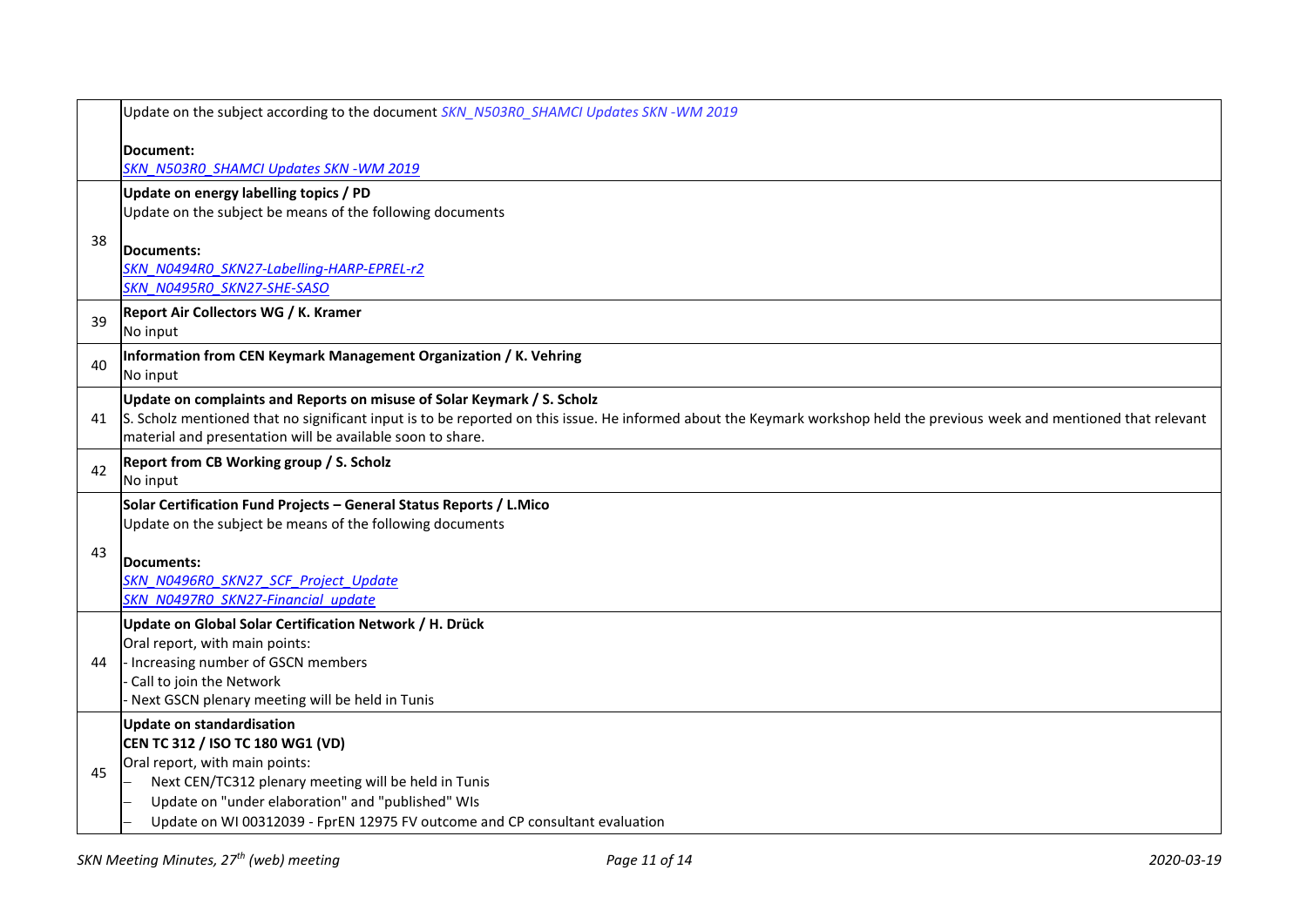|    | Update on prEN ISO 9488 rev: DIS draft is nearly ready. ISOMC asked to provide all the 3 languages together. Currently is the French version being elaborated by J.-M.<br>Suter. After adjustment of this version to the definitive English DIS text, he will work out the German version. No end date can be given for the moment for the<br>conclusion of the DIS preparation in the three languages.<br>CEN/TC 312/WG1 and ISO/TC 180/WG4 (AB): Update on the subject according to the document SKN_NO499RO_SPF CEN TC 312                                                                                                                                                     |  |  |  |  |
|----|-----------------------------------------------------------------------------------------------------------------------------------------------------------------------------------------------------------------------------------------------------------------------------------------------------------------------------------------------------------------------------------------------------------------------------------------------------------------------------------------------------------------------------------------------------------------------------------------------------------------------------------------------------------------------------------|--|--|--|--|
|    | <b>Updates from Liaison officers:</b>                                                                                                                                                                                                                                                                                                                                                                                                                                                                                                                                                                                                                                             |  |  |  |  |
|    | S.Fischer (IEC/TC117): Update on the subject according to the document SKN_N0500R0_LiasTC117 report TC180_SKNW October 2019<br>$\Omega$<br>K.Kramer (IEC/TC82) : Succesful cooperation with IEC/TC82. K. Kramer was invited to join next WG2 meeting in Mississauga, Canada (28 <sup>th</sup> Oct to 1 <sup>st</sup> Nov 2019.<br>$\circ$<br>J-M. Suter (TC164) Update on the subject according to the document SKN_N0501R0_Liaison TC164-WG2 - Update Oct.2019 - Suter<br>$\Omega$<br>G.v.Amerongen (TC 228 and TC371): Update on the subject according to the document SKN_N502RO_SCF 10C13_3 Lias TC228-371 interim<br>$\circ$<br>Status for accreditation certificates on web |  |  |  |  |
|    | Documents:                                                                                                                                                                                                                                                                                                                                                                                                                                                                                                                                                                                                                                                                        |  |  |  |  |
|    | <b>SKN NO499RO SPF CENTC 312</b>                                                                                                                                                                                                                                                                                                                                                                                                                                                                                                                                                                                                                                                  |  |  |  |  |
|    | SKN N0500R0 LiasTC117 report TC180 SKNW October 2019                                                                                                                                                                                                                                                                                                                                                                                                                                                                                                                                                                                                                              |  |  |  |  |
|    | SKN N0501R0 Liaison TC164-WG2 - Update Oct.2019 - Suter                                                                                                                                                                                                                                                                                                                                                                                                                                                                                                                                                                                                                           |  |  |  |  |
|    | SKN N502RO SCF 10C13 3 Lias TC228-371 interim                                                                                                                                                                                                                                                                                                                                                                                                                                                                                                                                                                                                                                     |  |  |  |  |
|    | Update on solar heating and cooling market / PD                                                                                                                                                                                                                                                                                                                                                                                                                                                                                                                                                                                                                                   |  |  |  |  |
|    | Update on the subject according to the following document                                                                                                                                                                                                                                                                                                                                                                                                                                                                                                                                                                                                                         |  |  |  |  |
| 46 |                                                                                                                                                                                                                                                                                                                                                                                                                                                                                                                                                                                                                                                                                   |  |  |  |  |
|    | Document:                                                                                                                                                                                                                                                                                                                                                                                                                                                                                                                                                                                                                                                                         |  |  |  |  |
|    | <b>SKN NO498RO SKN27-SHE Market</b>                                                                                                                                                                                                                                                                                                                                                                                                                                                                                                                                                                                                                                               |  |  |  |  |
| 47 | Any other business                                                                                                                                                                                                                                                                                                                                                                                                                                                                                                                                                                                                                                                                |  |  |  |  |
|    | No other business were discussed                                                                                                                                                                                                                                                                                                                                                                                                                                                                                                                                                                                                                                                  |  |  |  |  |
| 48 | <b>End of meeting / AB</b>                                                                                                                                                                                                                                                                                                                                                                                                                                                                                                                                                                                                                                                        |  |  |  |  |
|    | The meeting was closed on Wednesday, October 23 <sup>rd</sup> , 2019, 13:20. Thanks to all for participating in the meeting and for supporting solar thermal technologies.                                                                                                                                                                                                                                                                                                                                                                                                                                                                                                        |  |  |  |  |

AB: Andreas Bohren, SPF, Chairman Solar Keymark Network, [andreas.bohren@spf.ch](mailto:andreas.bohren@spf.ch)

VD: Vassiliki Drosou, CRES, Manager of Solar Keymark Network, [drosou@cres.gr](mailto:drosou@cres.gr)

PD: Pedro Dias, Solar Heat Europe/ESTIF Secretary General, Administrative Secretary of Solar Keymark Network, [pedro.dias@solarheateurope.eu](mailto:pedro.dias@solarheateurope.eu)

Categories of participants with voting rights: A: Certification bodies (CB)s, B: Test Lab & Inspection bodies, C: Industrial representatives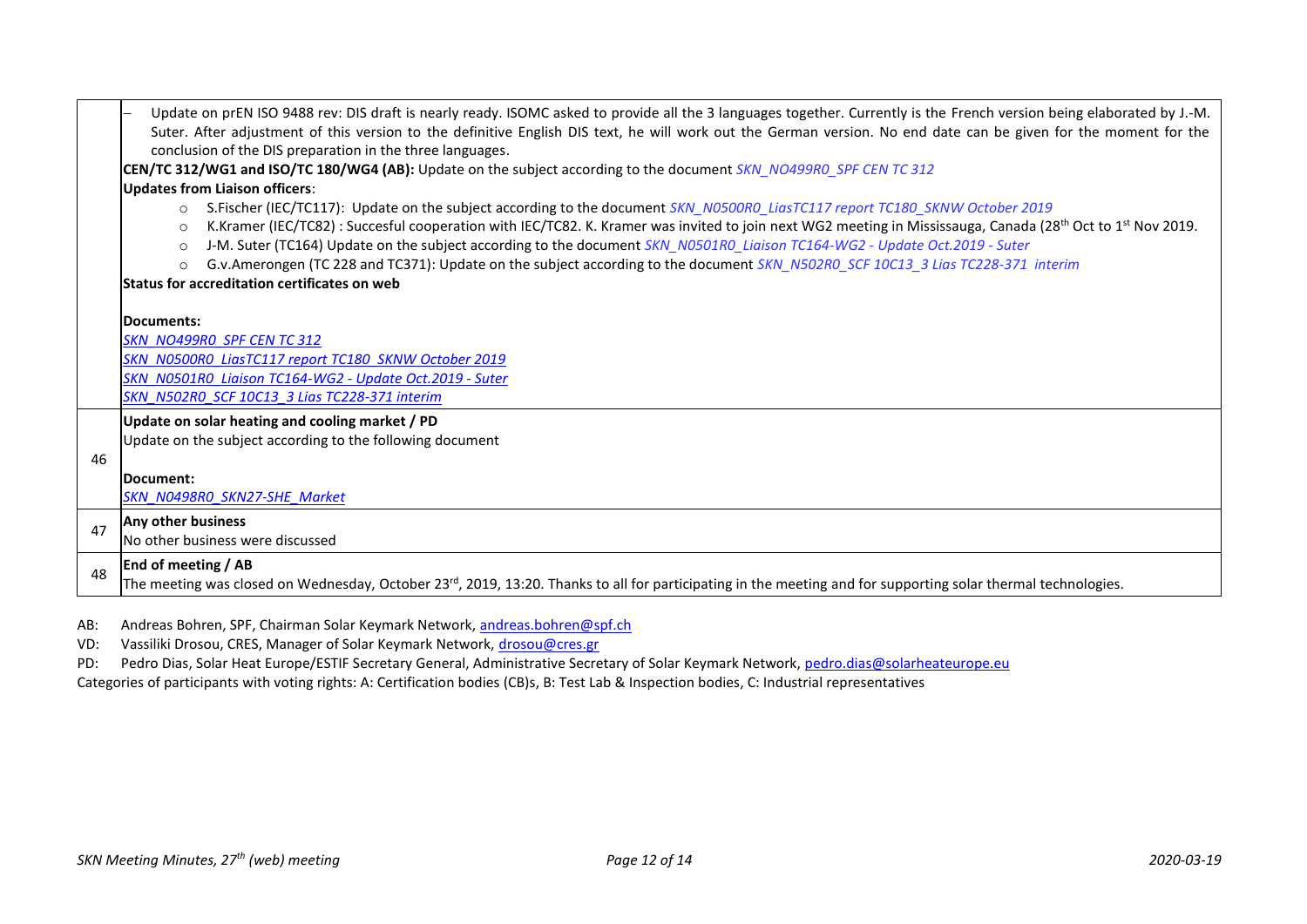| Participants in 27th SKN (WEB) meeting |                 |                                                                |                         |          |
|----------------------------------------|-----------------|----------------------------------------------------------------|-------------------------|----------|
| <b>Name</b>                            |                 | Organization                                                   | <b>Type</b>             | Industry |
| Andreas                                | Bohren          | SPF Insitute for Solar Technology                              | SKN Chairman - Test lab |          |
| Vassiliki                              | Drosou          | <b>CRES</b>                                                    | <b>SKN Manager</b>      |          |
| Pedro                                  | Dias            | SHE/ESTIF                                                      | <b>SKN Secretariat</b>  |          |
| Leopoldo                               | Mico            | SHE/ESTIF                                                      | <b>SKN Secretariat</b>  |          |
| Ioannis                                | Alexiou         | DQS HELLAS                                                     | Certification body      |          |
| Jan                                    | Barancik        | TSU Piestany, sp.                                              | Certification body      |          |
| Daniele                                | Bernacchioni    | ICIM S.p.A.                                                    | Certification body      |          |
| Charlotte                              | Ehn             | <b>RISE</b>                                                    | Certification body      |          |
| Cheikh                                 | Faye            | ECC                                                            | Certification body      |          |
| George                                 | Nikolaides      | <b>TUV CYPRUS</b>                                              | Certification body      |          |
| Lefteris                               | Pekas           | <b>TUV CYPRUS</b>                                              | Certification body      |          |
| Henry                                  | Rosik           | ITC (CZ)                                                       | Certification body      |          |
| Matteo                                 | Sartori         | Kiwa Cermet Italia S.p.A.                                      | Certification body      |          |
| Sören                                  | Scholz          | DIN CERTCO GmbH                                                | Certification body      |          |
| Maria del Val                          | Varas Garcia    | <b>AENOR</b>                                                   | Certification body      |          |
| Katharina                              | Vehring         | <b>DIN CERTCO GmbH</b>                                         | Certification body      |          |
| Stamatios                              | Babalis         | <b>NCSR DEMOKRITOS</b>                                         | Test lab                |          |
| <b>Stathis</b>                         | Chrysafis       | <b>NCSR DEMOKRITOS</b>                                         | Test lab                |          |
| Jean-baptiste                          | Beyssac         | Université de Perpignan - CESP                                 | Test lab                |          |
| Pedro                                  | Cardoso         | <b>CTCV</b>                                                    | Test lab                |          |
| Maria João                             | Carvalho        | <b>LNEG</b>                                                    | Test lab                |          |
| Harald                                 | <b>Drück</b>    | IGTE/TZS                                                       | Test lab                |          |
| Vincenzo                               | Sabatelli       | <b>ENEA</b>                                                    | Test lab                |          |
| Stephan                                | Fischer         | IGTE/TZS                                                       | <b>Test lab</b>         |          |
| Uli                                    | Fritzsche       | TÜV Rheinland Energy GmbH                                      | Test lab                |          |
| Alberto                                | García De Jalón | <b>CENER</b>                                                   | Test lab                |          |
| Korbinian                              | Kramer          | Fraunhofer ISE                                                 | Test lab                |          |
| Paris                                  | Kyriakou        | Applied Energy Laboratory                                      | Test lab                |          |
| Emmanuel                               | Leger           | CETIAT                                                         | Test lab                |          |
| Stephan                                | Mehnert         | Fraunhofer ISE                                                 | Test lab                |          |
| Semiramez                              | Mende           | Institute for Solar Energy Research in Hamelin (ISFH) Test lab |                         |          |
| Patrik                                 | Ollas           | RISE Research Institutes of Sweden                             | Test lab                |          |